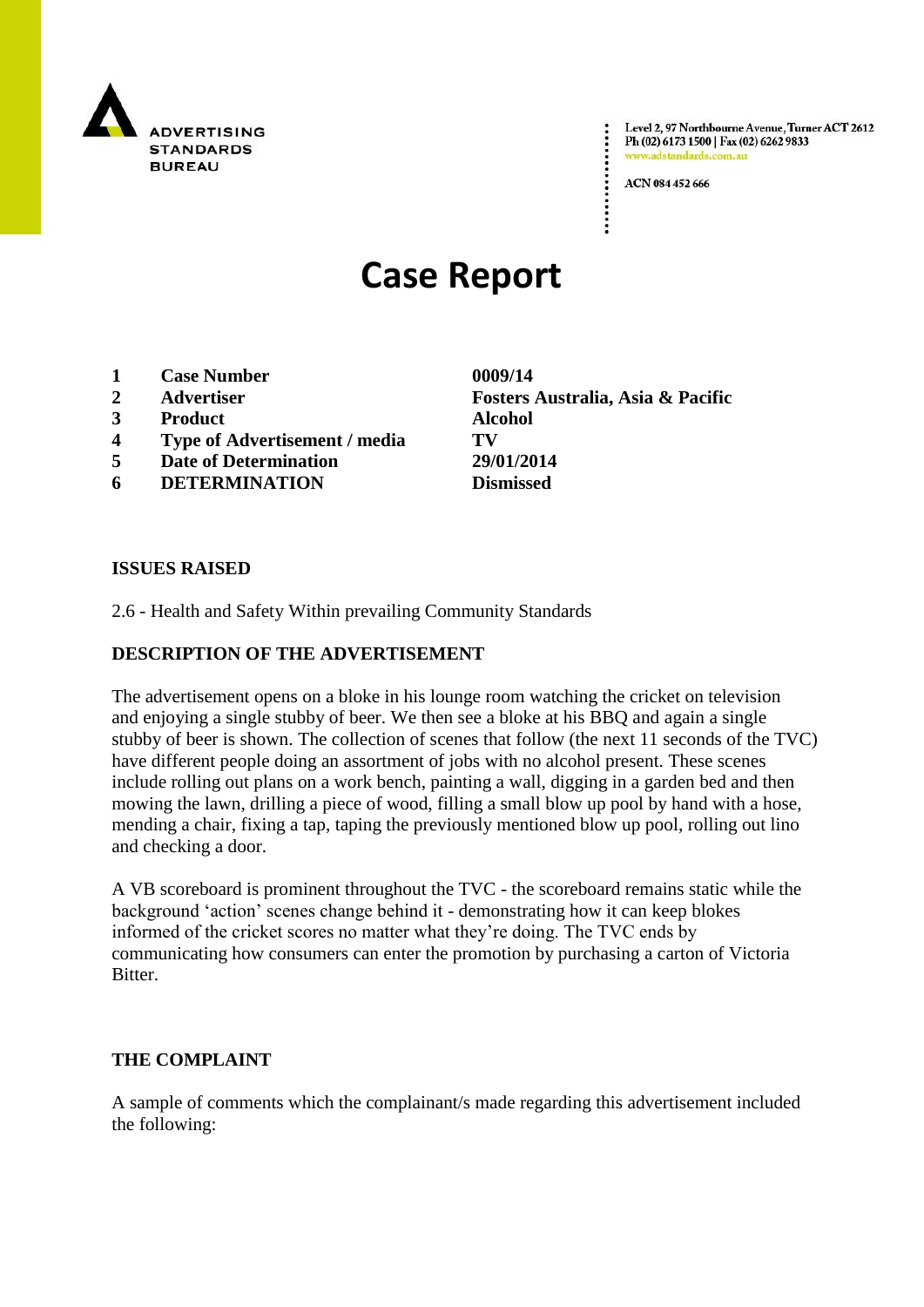*This may encourage drinkers to think that it is acceptable to use machinery while drinking. This is irresponsible advertising when we are reminded by liquor vendors to drink responsibly.* 

## **THE ADVERTISER'S RESPONSE**

Comments which the advertiser made in response to the complainant/s regarding this advertisement include the following:

*Thank you for your recent correspondence in relation to a VB television commercial (TVC) that is promoting the VB Scoreboard promotion. The reference number is 0009/14 and it relates to a single (1) complaint.*

*The VB Scoreboard promotion TVC is designed to communicate the 2013/14 VB summer cricket promotion, where the major prize is a Live Ashes Scoreboard. The prize sits front and centre throughout the 30 second TVC. The scoreboard features the VB logo and provides the time, cricket match details plus real time cricket scores and comments.*

*The TVC demonstrates the scoreboard"s functionality and shows a wide range of Australian summer scenes, with different people depicted at different times of day and in different locations doing various household jobs. The scoreboard is prominent throughout the TVC the scoreboard remains static while the background "action" scenes change behind it demonstrating how it can keep blokes informed of the cricket scores no matter what they"re doing. The TVC ends by communicating how consumers can enter the promotion by purchasing a carton of Victoria Bitter.*

*The complainant is concerned that the advertisement depicts that "Men are shown drinking while operating machinery e.g. lawn mower, electric hand tools." And that this may "encourage drinkers to think that it is acceptable to use machinery while drinking". To be clear, the talent is not shown drinking whilst operating machinery as thought by the complainant. There are no alcohol products and no alcohol consumption in scenes where the talent is operating machinery. Furthermore the nature of the TVC means you are not left with the impression that you are watching one person doing all the jobs. Each scene appears unique with different jobs and different men. Where consumption is depicted it is very limited and only in settings (in the lounge room and BBQ scenes) where it is appropriate to consume a beer.*

*The opening scene shows a bloke in his lounge room watching the cricket on television and enjoying a single stubby of beer. We then see a bloke at his BBQ and again a single stubby of beer is shown. The collection of scenes that follow (the next 11 seconds of the TVC) have different people doing an assortment of jobs with no alcohol present. These scenes include rolling out plans on a work bench, painting a wall, digging in a garden bed and then mowing the lawn, drilling a piece of wood, filling a small blow up pool by hand with a hose, mending a chair, fixing a tap, taping the previously mentioned blow up pool, rolling out lino and checking a door. Whilst the VB scoreboard is present in these scenes, as stated earlier there is no alcohol present and all the talent appear sober and competent at the jobs they are undertaking. The final scenes show the BBQ setting again and also a bottle shop where a consumer is purchasing a carton of VB in order to enter the promotion.*

*Whilst there is consumption shown in the lounge room and BBQ scenes, these are clearly different scenes with different people in comparison to the "job/machinery" scenes (where no alcohol is present/consumed). This is easily discernable by virtue of the fact that the talent are dressed in different outfits and shown in different and varied settings. Each unique scene is shown reasonably quickly but with enough time to create the impression that the men are simply doing a job with their VB scoreboard close by. This "take out" is further supported by*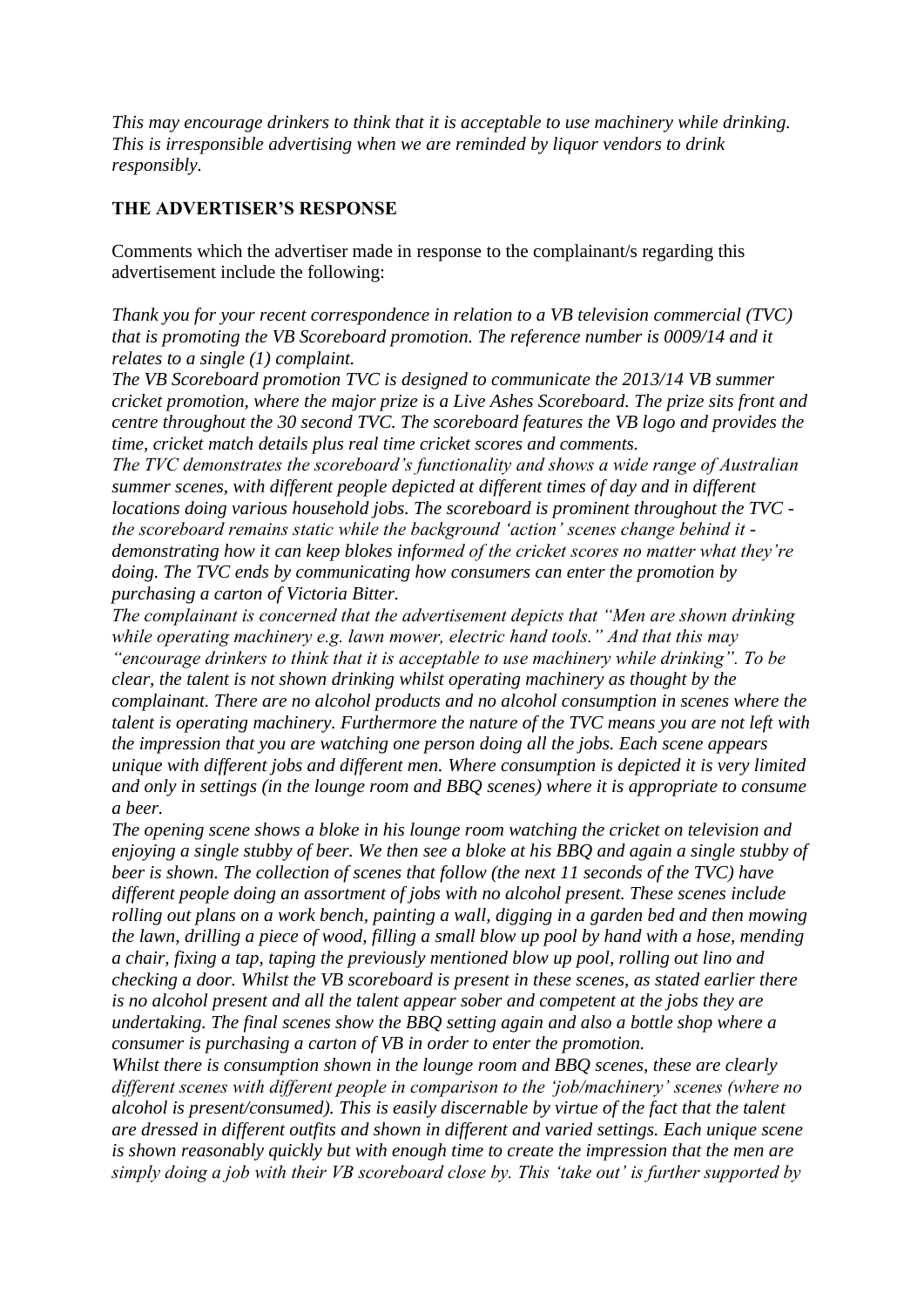*the fact that that we have only received one complaint voicing concerns about alcohol consumption whilst operating machinery. For your information, the TVC has been on air nationally since 21 November 2013 and has been viewed by over 6.7 million adults at least once. As such I don"t think the complainant could be said to be representative of how people view and interpret the TVC.*

*The voiceover that accompanies the images in the TVC is as follows: "Introducing the live cricket scoreboard from Victoria Bitter. Never miss a moment of the cricket this summer, even if you"re planning, painting, growing, mowing, drilling, filling, fixing, fixing, fixing, reflooring, restoring, realigning or doing a bit of outdoor dining. You"ll never miss a run, ball or wicket. So buy specially marked cartons of Victoria Bitter for your chance to win." The voiceover makes no reference to consuming alcohol whilst undertaking the activities. It"s all about having the cricket scores at your fingertips. The only reference to alcohol (beyond the brand name) is the tail end of the TVC where you are informed that you need to purchase a carton of VB to enter the promotion.*

*I believe the TVC demonstrates safe practices in relation to the activities shown including where machinery is operated – care was taken to ensure that the talent were wearing appropriate foot wear and gloves where required. I also believe that the limited scenes where alcohol is consumed only shows consumption that is moderate and appropriate. In addition to compliance with section 2.6 I also believe the TVC is compliant with the AANA Code of Ethics in its entirety. In support of this there is no material that discriminates or vilifies and there is nothing of a sexual nature shown and nor is any violence depicted. All language is mild and appropriate.*

*The CUB marketing team takes its commitments to responsible marketing very seriously. Not only do we have internal standards and processes that must be met but we also consider both the AANA Code of Ethics and the ABAC when we are developing our marketing collateral. In addition this TVC was also independently prevetted in order to ensure its compliance with the ABAC. The AAPS number is FOS4925.*

#### **THE DETERMINATION**

The Advertising Standards Board ("Board") considered whether this advertisement breaches Section 2 of the Advertiser Code of Ethics (the "Code").

The Board noted the complainant"s concerns that the advertisement depicts drinking alcohol while operating machinery which is unsafe and against prevailing community standards on health and safety.

The Board viewed the advertisement and noted the advertiser"s response.

The Board considered Section 2.6 of the Code. Section 2.6 of the Code states: "Advertising or Marketing Communications shall not depict material contrary to Prevailing Community Standards on health and safety".

The Board noted that the advertisement features various scenes featuring men watching cricket on TV, barbequing, fixing a tap, painting a wall, mowing the lawn and so on.